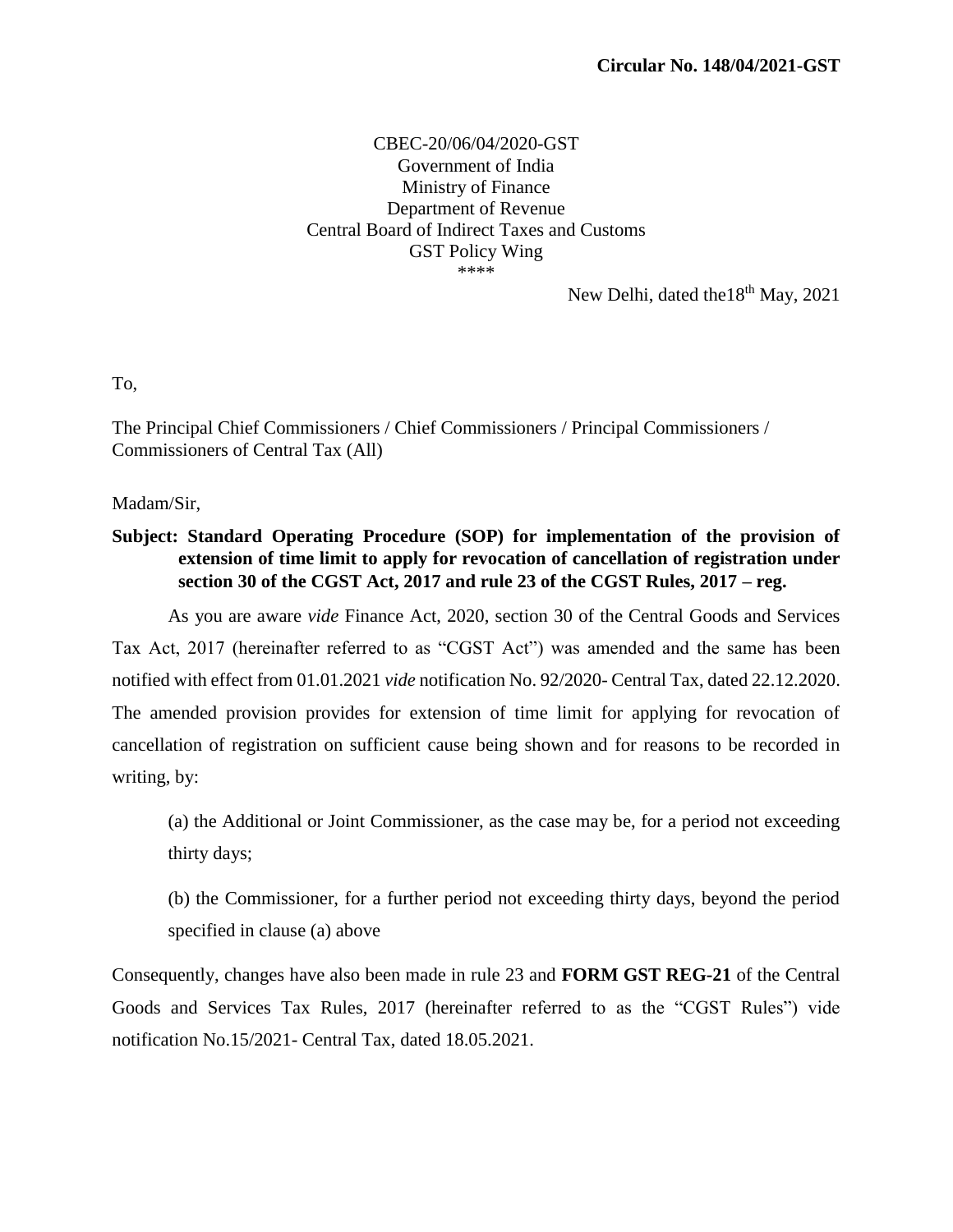2. In order to ensure uniformity in the implementation of the provisions of above rule across the field formations, till the time an independent functionality for extension of time limit for applying in **FORM GST REG-21** is developed on the GSTN portal, the Board, in exercise of its powers conferred by section 168 (1) of the CGST Act, hereby provides the following guidelines for implementation of the provision for extension of time limit for applying for revocation of cancellation of registration under the said section and rule.

3. As has been provided in section 30 of the CGST Act, any registered person whose registration is cancelled by the proper officer on his own motion, may apply to such officer in **FORM GST REG-21**, for revocation of cancellation of registration within 30 days from the date of service of the cancellation order. In case the registered person applies for revocation of cancellation beyond 30 days, but within 90 days from the date of service of the cancellation order, the following procedure is specified for handling such cases:

4.1. Where a person applies for revocation of cancellation of registration beyond a period of 30 days from the date of service of the order of cancellation of registration but within 60 days of such date, the said person may request, through letter or e-mail, for extension of time limit to apply for revocation of cancellation of registration to the proper officer by providing the grounds on which such extension is sought. The proper officer shall forward the request to the jurisdictional Joint/Additional Commissioner for decision on the request for extension of time limit.

4.2 The Joint/Additional Commissioner, on examination of the request filed for extension of time limit for revocation of cancellation of registration and on sufficient cause being shown and for reasons to be recorded in writing, may extend the time limit to apply for revocation of cancellation of registration. In case the request is accepted, the extension of the time limit shall be communicated to the proper officer. However, in case the concerned Joint/Additional Commissioner, is not satisfied with the grounds on which such extension is sought, an opportunity of personal hearing may be granted to the person before taking decision in the matter. In case of rejection of the request for the extension of time limit, the grounds for such rejection may be communicated to the person concerned, through the proper officer.